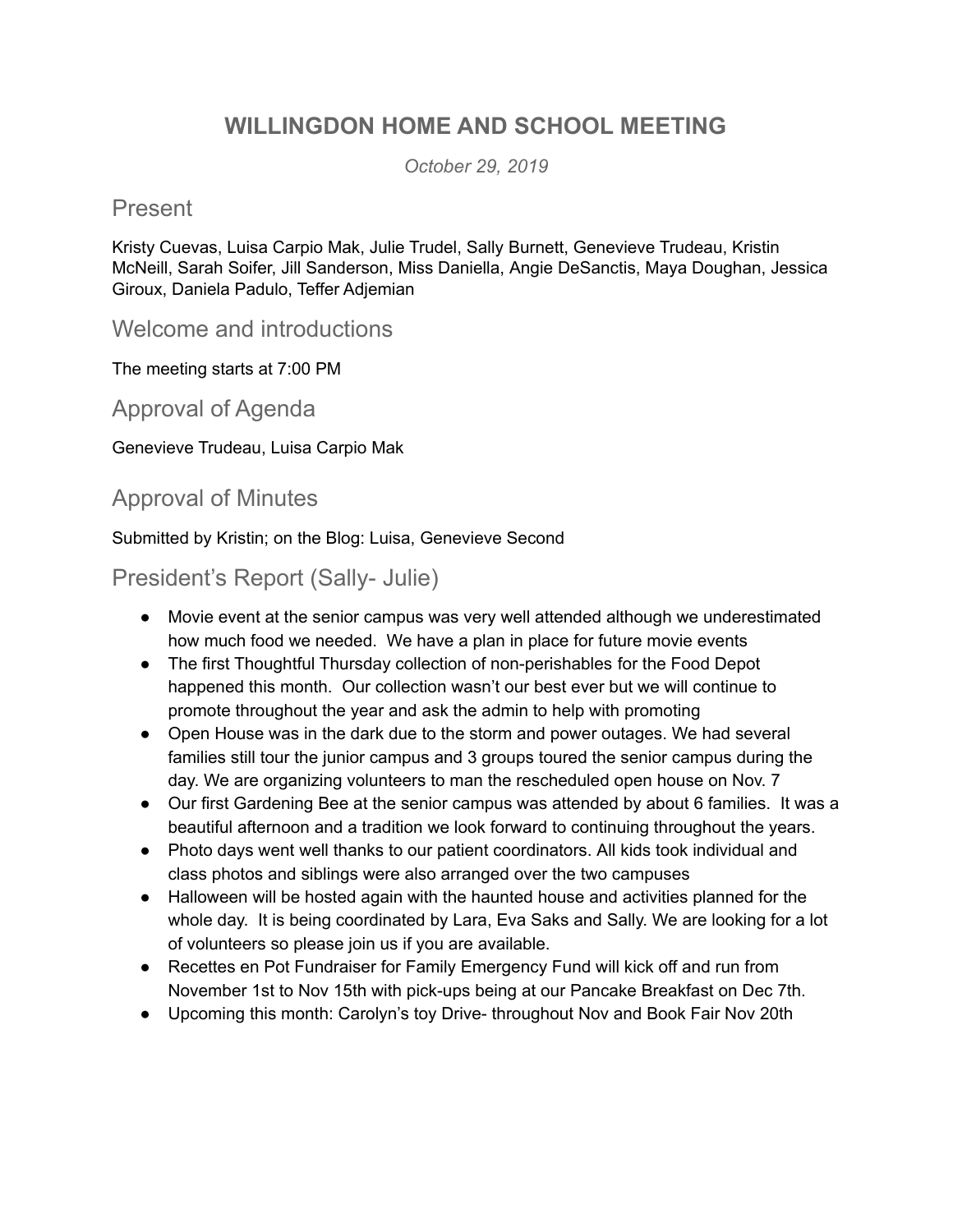# Principal's Report (Maya)

Grade 4 has really matured and taken on responsibilities, lots of positive feedback for the newfound space in Junior campus. The senior campus also has a strong student-led feel. Nutrition Lounge has been partly converted to the student lounge, 16 clubs running. Lots of available tech all up and running. Open House Nov 7th. Terry Fox- 5 students and Mr John shaved their heads. Teachers and staff are more settled, the specialists going between two campuses' have been amazing. Construction is cleared up at Senior, things are going well!

Teacher's Report (Miss Daniella)

- Oct 1 Grade 2- Quinn Farm Outing
- Oct 2 Ribbon-cutting ceremony for the new campus
- Oct 3 Nature Walk Fire Drills (Jr & Sr)
- Oct 8 Kindergarten Quinn Farm Outing Grd 4 Vaccinations
- Oct 10 GMAA cross-country run & Thoughtful Thursdays
- Oct 11 Camp BET Grd 4 Progress reports
- Oct 17 Open House
- Oct 22 Grd 3 Abraska Photo Day

Oct 25 Pizza Lunch

## Communication/Membership Report (Submitted in writing by Trinity W)

- 1. It's a busy season of campaigns we'll continue to see several emails and social media posts weekly from now until the holidays.
- 2. We have been including the google calendar at the top of every email since the last meeting - it does not seem to have resulted in too many more calendar clicks, but we do know some parents find it helpful, so we'll continue to include it in all emails one way or another.
- 3. Facebook: We are 2 followers away from 500! Our posts have been reaching quite a significant audience. Even mundane posts typically reach 200-300 people. Our Open House post with a couple of photos of our lovely parent volunteers reached 2400 people! The post about Veronika's artwork reached 600! This speaks to the interest in seeing real photos of our community rather than stock photos and cartoons, however, we are very cautious about posting photos of children unless we can be certain they are cleared for permission to post.
- 4. Mailchimp:
- At last meeting, we approved a budget of a few hundred dollars for a paid account at Mailchimp, our email marketing system, with the goal of allowing multiple audiences -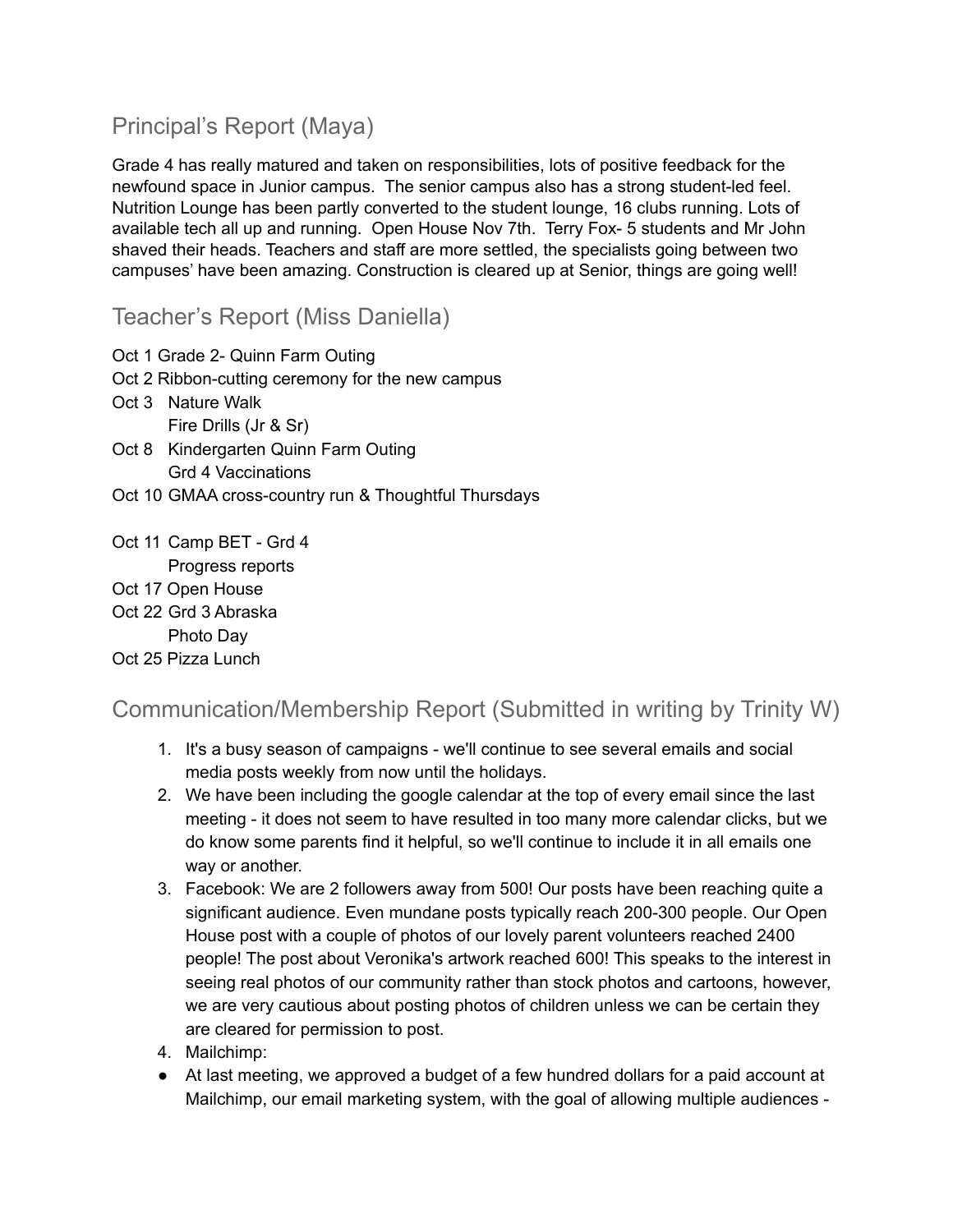in other words, allowing H&S to email Kindergarten parents (Santa Breakfast) separately from Grade 5-6 Parents (Senior Campus), 4-5-6 parents (geography challenge, basketball/soccer), entire parent body, etc., to avoid audience burnout. Last year we were able to maintain multiple audiences on our free account, but their pricing policy changed in May 2019. Unfortunately, the cost is higher than initially discussed, because there are additional fees above advertised for any account with more than 500 contacts (we have just over 800 and growing!).

- The Essentials plan would cost \$40 CAD monthly plus tax (the company is American so not sure exact tax rate) and only allows 3 audiences total, which is helpful but still doesn't necessarily meet all of our needs.
- The Standard Plan would cost \$65 CAD monthly plus tax. This has 5 audiences, so would just meet our needs potentially without any unforeseen comms.
- In my opinion, neither paid plan is worth the cost when it comes to spending fundraising dollars from families.

#### Solutions:

- I propose we stick with the free account, and that we continue to be cautious in minimizing number of emails overall, keeping them as brief as possible, and if an email pertains to only some of the grades, we'll make that clear at the top of the email, and folks can ignore it accordingly.
- We may want to put a brief disclaimer at the top of the some of the specific emails, explaining that some emails only pertain to certain grades, but to avoid paying fees, we are sticking with this basic and free account, to please bear with us, etc.
- Grade 6 can be reached through the separate grad committee Mailchimp account if needed.
- For Santa Breakfast, we could consider a manual email from the H&S email account to only kindy parents (may have to break the email addresses into 3 or more groups, and just send the same notice on repeat).

## Treasurer's Report (Geneviève Trudeau)

Total \$65,000 Emergency Fund \$7,000 Pizza Orders: \$22,300 Froyo: \$11,200

## Membership Chair

Kristin - done! 159 Members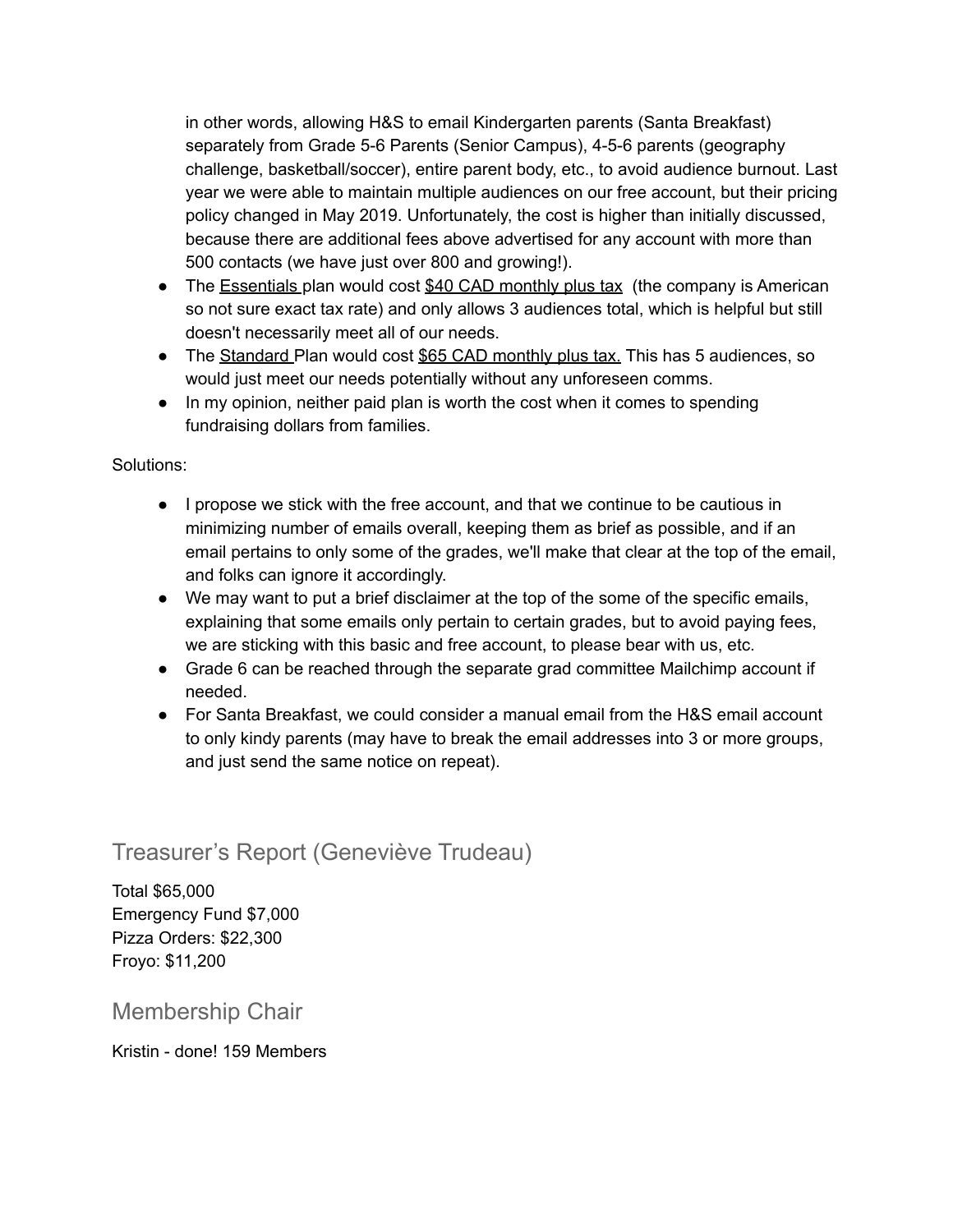# Grad Committee Report

Luisa - second meeting last week. Co-chair: Luisa and Genevieve Coordinators for most of the positions, more details to come.

### EDP Report

Very Busy but going well.

#### Other Business

- 1) Halloween Oct 31: Setup Wednesday after 6PM; Lara has developed a schedule for the kids to go through the various activities - come by and give a hand!
- 2) Recettes en Pot Kick off Nov 1: completely paperless, 50% profit to the emergency fund; Last year \$2k for the fund and 400+ meals to the Food Depot
- 3) TSAW Teacher and Staff Appreciation Week- Kim & Luisa; smaller events throughout the year.
- 4) Carolyn's Toy Drive: List of Kids soon, Deadline is Dec 2 sooner is better. Online Sign-up Sheet to be launched 2nd week of November - boxes needed at the office for drop-off.
- 5) Book Fair Nov 20: Book-Fair meeting this coming Monday to determine dates etc. Used Book fair - callout for second-hand books. Box set up outside of the office at both jr & sr.
- 6) Pancake Breakfast Dec 7: Kim Tulloch looking for a co-coordinator.
- 7) Food Drive: Week of Dec 9th Sharon Sweeny & Marlo to help with this effort and carolling

(NOTE from Maya: Parish near Senior Campus St Catherine de Sienne would be willing to help with overflow if any for the Christmas Baskets)

- a) Carolling: Let the parents know ahead of time what songs so the kids are familiar with. Better communication with the neighbourhood - posters, FB posts? December 16th or 17th.
- 8) Sock Drive/Cards
	- a) Supporting Old Brewery Mission and others. Monique will be distributing the cards and we will collect and deliver the socks. Jill Sanderson will communicate with Monique for details.
- 9) Kindergarten Breakfast: Santa, breakfast, small gift etc. Parents are invited; PJ's? Don't forget to keep it Green! Approx 9:30-11 AM The week before Christmas Break. Volunteers: Angie, Jill, Sarah and Ania December 18th?

#### New Initiatives

- 1) Parent Green Committee
	- a) Table cloths- Fabric 60x126 QTY 30 (roll) cotton.